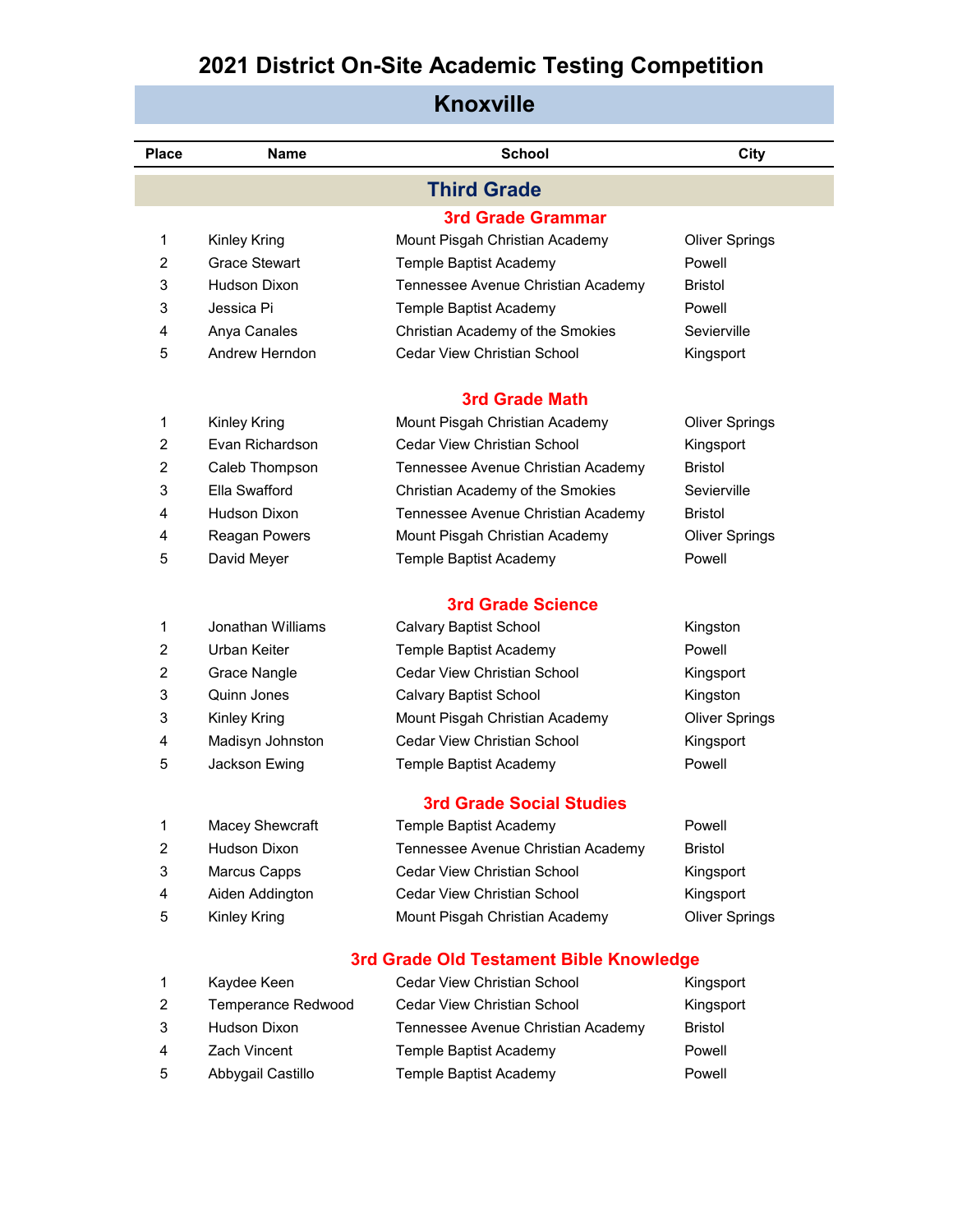| <b>Knoxville</b> |                                |                                         |                       |  |  |  |  |
|------------------|--------------------------------|-----------------------------------------|-----------------------|--|--|--|--|
| <b>Place</b>     | <b>Name</b>                    | <b>School</b>                           | <b>City</b>           |  |  |  |  |
|                  | <b>Third Grade (continued)</b> |                                         |                       |  |  |  |  |
|                  |                                | 3rd Grade New Testament Bible Knowledge |                       |  |  |  |  |
| 1                | Kaydee Keen                    | <b>Cedar View Christian School</b>      | Kingsport             |  |  |  |  |
| $\overline{2}$   | Jessica Pi                     | Temple Baptist Academy                  | Powell                |  |  |  |  |
| 3                | Elizabeth Scoggins             | Temple Baptist Academy                  | Powell                |  |  |  |  |
| 4                | <b>Temperance Redwood</b>      | <b>Cedar View Christian School</b>      | Kingsport             |  |  |  |  |
| 5                | <b>Hudson Dixon</b>            | Tennessee Avenue Christian Academy      | <b>Bristol</b>        |  |  |  |  |
|                  |                                | <b>3rd Grade Creative Writing</b>       |                       |  |  |  |  |
| $\mathbf{1}$     | Jonathan Williams              | <b>Calvary Baptist School</b>           | Kingston              |  |  |  |  |
| 2                | Miriam Lamb                    | Mount Pisgah Christian Academy          | <b>Oliver Springs</b> |  |  |  |  |
| 3                | <b>Emmalise Harbison</b>       | Temple Baptist Academy                  | Powell                |  |  |  |  |
| 4                | Elizabeth Fore                 | Cedar View Christian School             | Kingston              |  |  |  |  |
| 4                | Reagan Powers                  | Mount Pisgah Christian Academy          | <b>Oliver Springs</b> |  |  |  |  |
| 5                | Elia Amet                      | Christian Academy of the Smokies        | Sevierville           |  |  |  |  |
| 5                | Kamryn Bogott                  | Temple Baptist Academy                  | Powell                |  |  |  |  |
| 5                | Hannah Finotti                 | Tennessee Avenue Christian Academy      | <b>Bristol</b>        |  |  |  |  |
| 5                | Quinn Jones                    | <b>Calvary Baptist School</b>           | Kingston              |  |  |  |  |
|                  |                                | <b>Fourth Grade</b>                     |                       |  |  |  |  |
|                  |                                | <b>4th Grade Grammar</b>                |                       |  |  |  |  |
| 1                | <b>Preston Howell</b>          | Temple Baptist Academy                  | Powell                |  |  |  |  |
| 2                | Nathan Bailey                  | Temple Baptist Academy                  | Powell                |  |  |  |  |
| 3                | Solomon Schotters              | Christian Academy of the Smokies        | Sevierville           |  |  |  |  |
| 4                | Talia Reman                    | Christian Academy of the Smokies        | Sevierville           |  |  |  |  |
| 5                | Noah Coomer                    | <b>Cedar View Christian School</b>      | Kingsport             |  |  |  |  |
| 5                | <b>Billy Moore</b>             | Calvary Baptist School                  | Kingston              |  |  |  |  |
|                  |                                | <b>4th Grade Math</b>                   |                       |  |  |  |  |
| 1                | Kyle McNeely                   | Cedar View Christian School             | Kingsport             |  |  |  |  |
| $\overline{2}$   | Noah Coomer                    | <b>Cedar View Christian School</b>      | Kingsport             |  |  |  |  |
| $\overline{2}$   | <b>Braylon Walker</b>          | Temple Baptist Academy                  | Powell                |  |  |  |  |
| 3                | Abigail Akard                  | Tennessee Avenue Christian Academy      | Bristol               |  |  |  |  |
| 3                | <b>Billy Moore</b>             | <b>Calvary Baptist School</b>           | Kingston              |  |  |  |  |
| 4                | Joseph Ta                      | Temple Baptist Academy                  | Powell                |  |  |  |  |
| 5                | <b>Bella Clark</b>             | <b>Calvary Baptist School</b>           | Kingston              |  |  |  |  |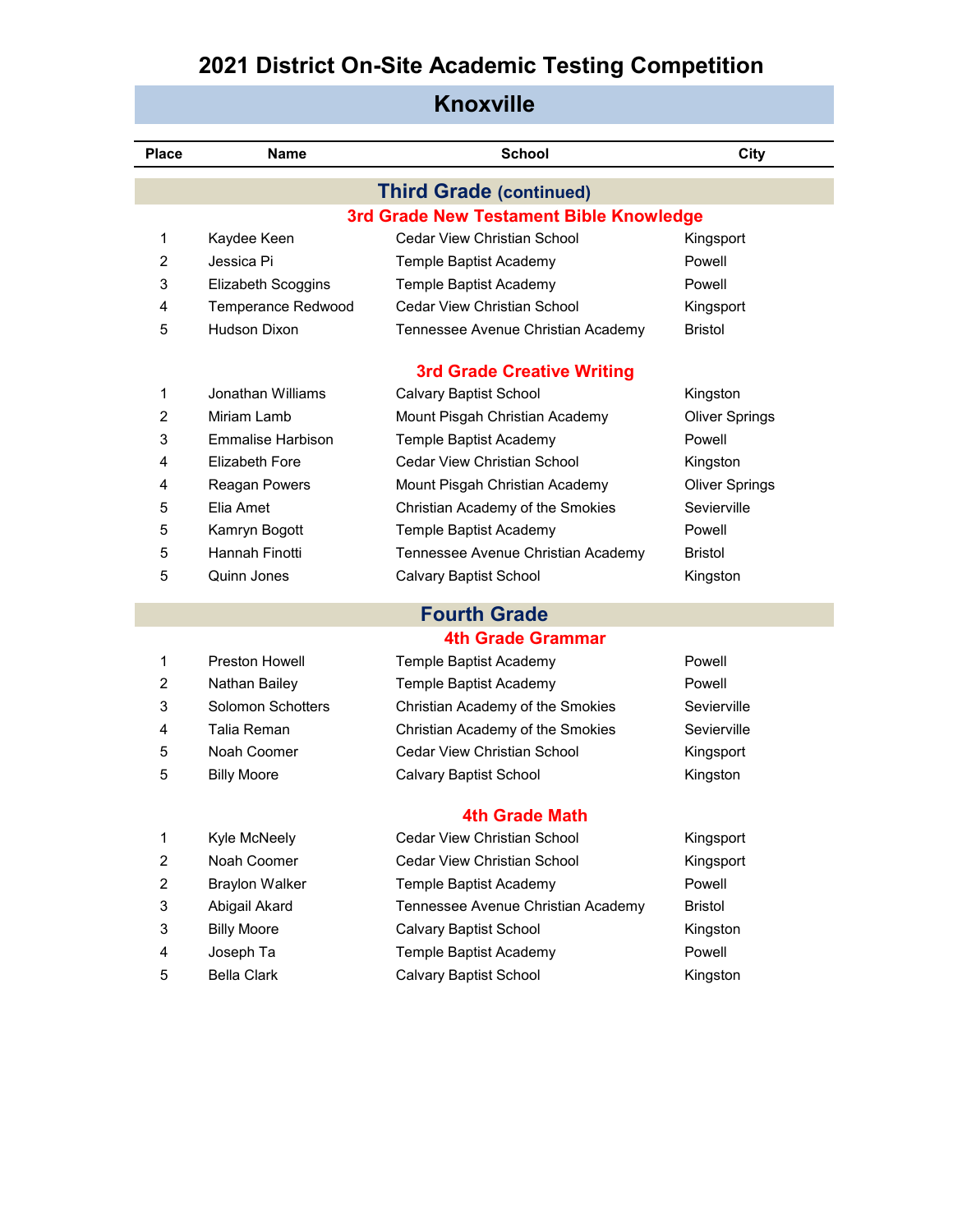| Knoxville      |                                 |                                         |                |  |  |  |
|----------------|---------------------------------|-----------------------------------------|----------------|--|--|--|
| <b>Place</b>   | <b>Name</b>                     | <b>School</b>                           | City           |  |  |  |
|                | <b>Fourth Grade (continued)</b> |                                         |                |  |  |  |
|                |                                 | <b>4th Grade Science</b>                |                |  |  |  |
| 1              | <b>Clint Yates</b>              | Temple Baptist Academy                  | Powell         |  |  |  |
| $\overline{c}$ | Kyle McNeely                    | Cedar View Christian School             | Kingsport      |  |  |  |
| $\overline{c}$ | <b>Billy Moore</b>              | <b>Calvary Baptist School</b>           | Kingston       |  |  |  |
| 3              | Liebe Jessee                    | Cedar View Christian School             | Kingsport      |  |  |  |
| 4              | Abigail Akard                   | Tennessee Avenue Christian Academy      | <b>Bristol</b> |  |  |  |
| 5              | <b>Ryder Harris</b>             | Christian Academy of the Smokies        | Sevierville    |  |  |  |
| 5              | Joshua Mann                     | Christian Academy of the Smokies        | Sevierville    |  |  |  |
|                |                                 | <b>4th Grade Social Studies</b>         |                |  |  |  |
| 1              | Preston Howell                  | Temple Baptist Academy                  | Powell         |  |  |  |
| 2              | <b>Billy Moore</b>              | <b>Calvary Baptist School</b>           | Kingston       |  |  |  |
| 3              | Noah Coomer                     | <b>Cedar View Christian School</b>      | Kingsport      |  |  |  |
| 4              | <b>Bentley Scott</b>            | Cedar View Christian School             | Kingsport      |  |  |  |
| 5              | Savannah Rosser                 | Temple Baptist Academy                  | Powell         |  |  |  |
|                |                                 | 4th Grade Old Testament Bible Knowledge |                |  |  |  |
| 1              | <b>Billy Moore</b>              | <b>Calvary Baptist School</b>           | Kingston       |  |  |  |
| $\overline{c}$ | Kyle McNeely                    | Cedar View Christian School             | Kingsport      |  |  |  |
| 3              | <b>Clint Yates</b>              | Temple Baptist Academy                  | Powell         |  |  |  |
| 3              | <b>Lily Sandlin</b>             | Christian Academy of the Smokies        | Sevierville    |  |  |  |
| 4              | <b>Bentley Scott</b>            | Cedar View Christian School             | Kingsport      |  |  |  |
| 5              | Savannah Rosser                 | Temple Baptist Academy                  | Powell         |  |  |  |
|                |                                 | 4th Grade New Testament Bible Knowledge |                |  |  |  |
| 1              | <b>Billy Moore</b>              | <b>Calvary Baptist School</b>           | Kingston       |  |  |  |
| 2              | Solomon Schotters               | Christian Academy of the Smokies        | Sevierville    |  |  |  |
| 3              | Joshua Carter                   | Cedar View Christian School             | Kingsport      |  |  |  |
| 4              | Eli Turner                      | Temple Baptist Academy                  | Powell         |  |  |  |
| 5              | Jonas Magege                    | Temple Baptist Academy                  | Powell         |  |  |  |
|                |                                 | <b>4th Grade Creative Writing</b>       |                |  |  |  |
| 1              | Mai Mai Salaw                   | Temple Baptist Academy                  | Powell         |  |  |  |
| 2              | Solomon Schotters               | Christian Academy of the Smokies        | Sevierville    |  |  |  |
| 3              | Liebe Jessee                    | Cedar View Christian School             | Kingsport      |  |  |  |
| 4              | <b>Bella Clark</b>              | <b>Calvary Baptist School</b>           | Kingston       |  |  |  |
| 5              | Sophie Weaver                   | Seymour Community Christian School      | Seymour        |  |  |  |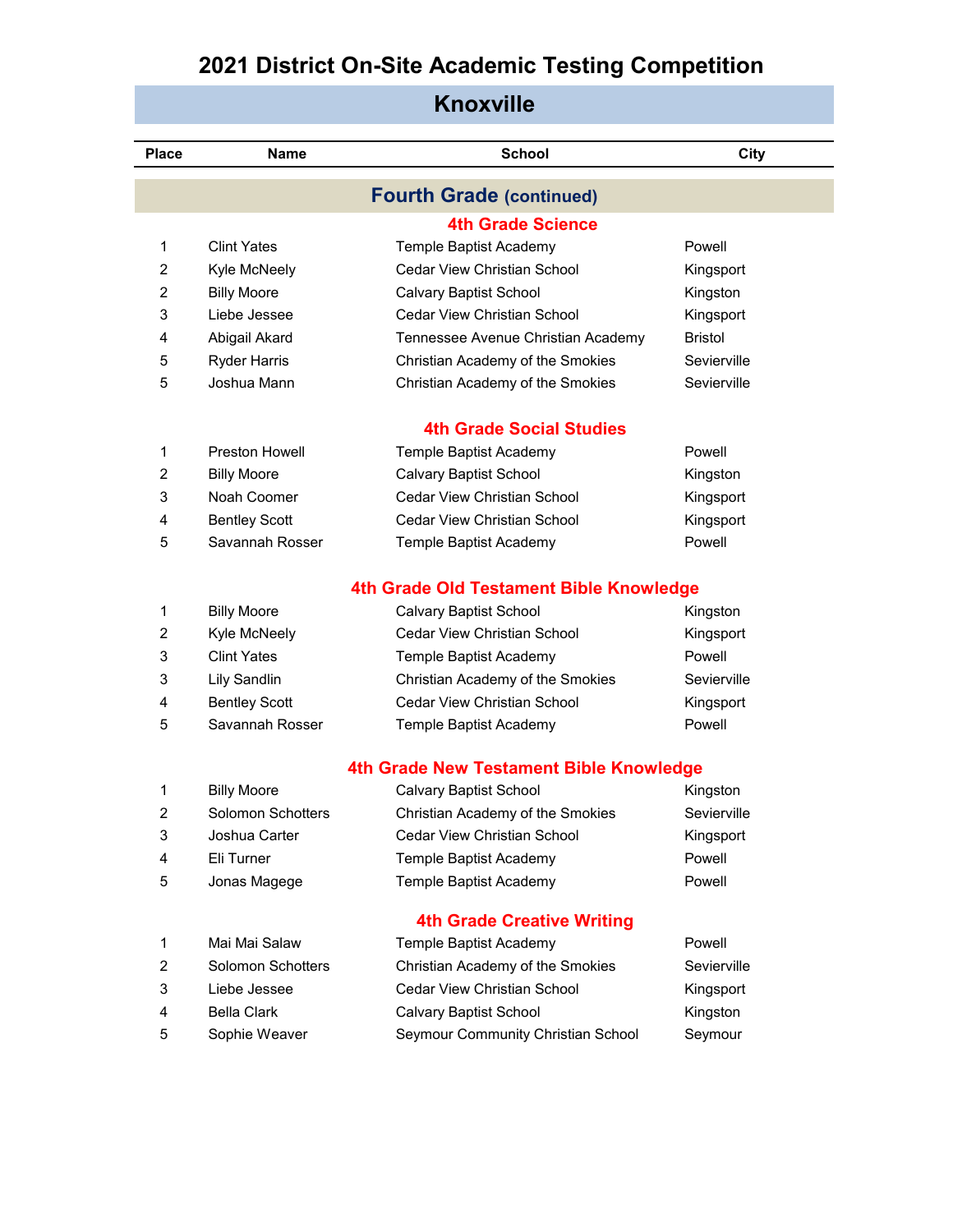| <b>Place</b>            | <b>Name</b>            | <b>School</b>                           | City                  |
|-------------------------|------------------------|-----------------------------------------|-----------------------|
|                         |                        |                                         |                       |
|                         |                        | <b>Fifth Grade</b>                      |                       |
|                         |                        | <b>5th Grade Grammar</b>                |                       |
| 1                       | Delaney Cooper         | <b>Cedar View Christian School</b>      | Kingsport             |
| 1                       | <b>Ethan Williams</b>  | <b>Calvary Baptist School</b>           | Kingston              |
| 2                       | Lisa Pi                | Temple Baptist Academy                  | Powell                |
| 3                       | <b>Carson Howell</b>   | Temple Baptist Academy                  | Powell                |
| 4                       | Myles Scott            | <b>Cedar View Christian School</b>      | Kingsport             |
| 5                       | Allie Fletcher         | <b>Cedar View Christian School</b>      | Kingsport             |
|                         |                        | <b>5th Grade Math</b>                   |                       |
| 1                       | Zachary Kreis          | Mount Pisgah Christian Academy          | <b>Oliver Springs</b> |
| 2                       | Delaney Cooper         | Cedar View Christian School             | Kingsport             |
| 3                       | Jesse Mitchell         | Temple Baptist Academy                  | Powell                |
| 4                       | <b>Lilian Santry</b>   | Christian Academy of the Smokies        | Sevierville           |
| 4                       | Ethan Williams         | <b>Calvary Baptist School</b>           | Kingston              |
| 5                       | <b>Alivia Hutchins</b> | Tennessee Avenue Christian Academy      | <b>Bristol</b>        |
| 5                       | Myles Scott            | <b>Cedar View Christian School</b>      | Kingsport             |
|                         |                        | <b>5th Grade Science</b>                |                       |
| 1                       | Zachary Kreis          | Mount Pisgah Christian Academy          | <b>Oliver Springs</b> |
| 2                       | Ethan Williams         | <b>Calvary Baptist School</b>           | Kingston              |
| 3                       | Salome Vixama          | Temple Baptist Academy                  | Powell                |
| 4                       | Lydia Smith            | <b>Cedar View Christian School</b>      | Kingsport             |
| 5                       | Jairo Brown            | Tennessee Avenue Christian Academy      | Bristol               |
| 5                       | Jessee Mitchell        | Temple Baptist Academy                  | Powell                |
|                         |                        |                                         |                       |
|                         |                        | <b>5th Grade Social Studies</b>         |                       |
| 1                       | <b>Cordell Lewis</b>   | Temple Baptist Academy                  | Powell                |
| $\overline{\mathbf{c}}$ | Delaney Cooper         | Cedar View Christian School             | Kingsport             |
| 3                       | Sean Reagan            | Temple Baptist Academy                  | Powell                |
| 3                       | Ethan Williams         | <b>Calvary Baptist School</b>           | Kingston              |
| 4                       | Myles Scott            | Cedar View Christian School             | Kingsport             |
| 5                       | Bella Jago             | Calvary Baptist School                  | Kingston              |
|                         |                        | 5th Grade Old Testament Bible Knowledge |                       |
| 1                       | Carson Howell          | Temple Baptist Academy                  | Powell                |
| 2                       | Lisa Pi                | Temple Baptist Academy                  | Powell                |
| 3                       | Sarah Jinks            | Cedar View Christian School             | Kingsport             |
| 4                       | Lydia Lamb             | Mount Pisgah Christian Academy          | <b>Oliver Springs</b> |
| 5                       | Luke McGill            | Seymour Community Christian School      | Seymour               |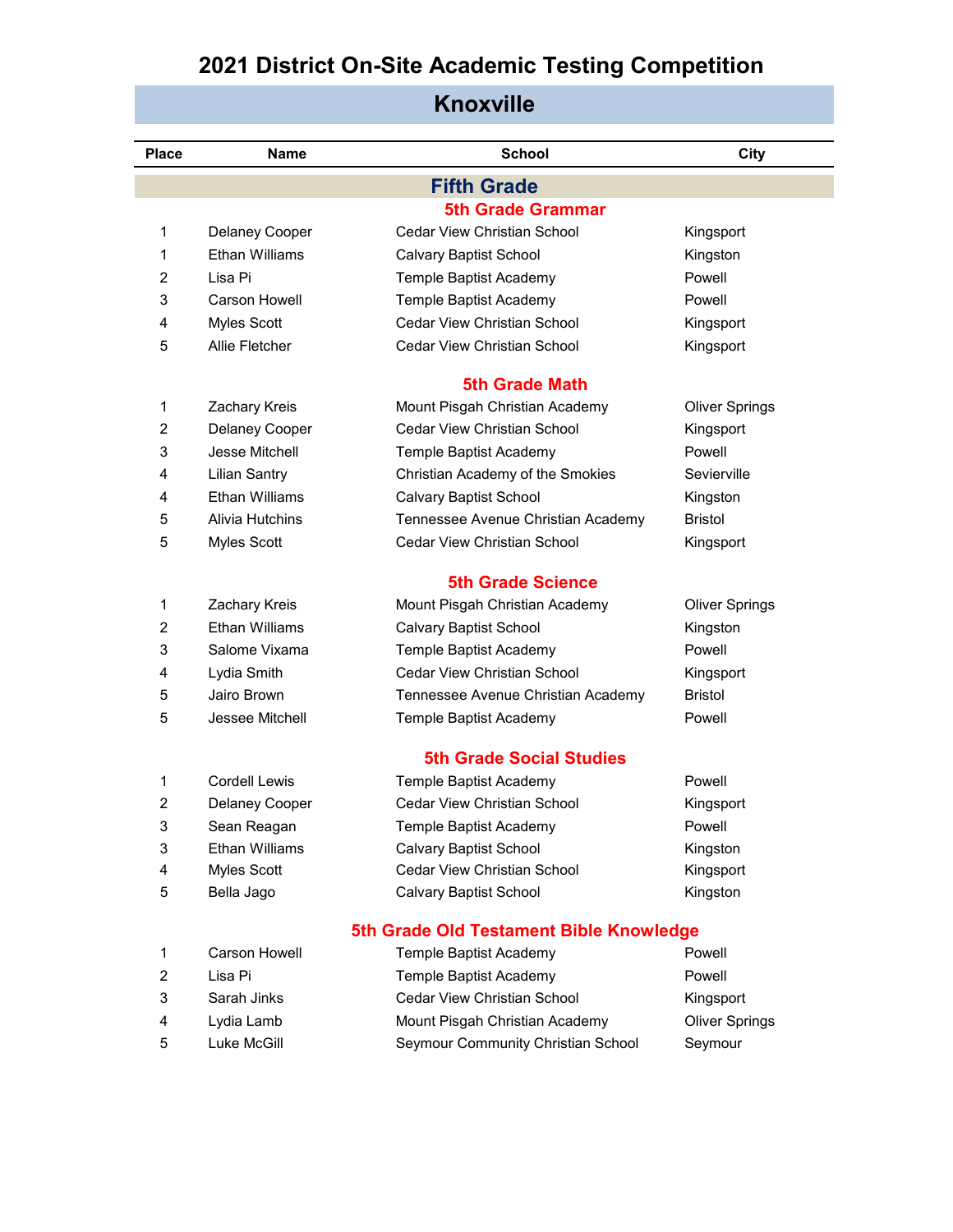| <b>NIIOXVIIIE</b> |                         |                                         |                       |  |
|-------------------|-------------------------|-----------------------------------------|-----------------------|--|
| Place             | <b>Name</b>             | <b>School</b>                           | City                  |  |
|                   |                         | <b>Fifth Grade (continued)</b>          |                       |  |
|                   |                         | 5th Grade New Testament Bible Knowledge |                       |  |
| 1                 | Salome Vixama           | Temple Baptist Academy                  | Powell                |  |
| 2                 | Adam Bryant             | Temple Baptist Academy                  | Powell                |  |
| 2                 | Delaney Cooper          | <b>Cedar View Christian School</b>      | Kingsport             |  |
| 3                 | <b>Alivia Hutchins</b>  | Tennessee Avenue Christian Academy      | <b>Bristol</b>        |  |
| 4                 | Sarah Jinks             | Cedar View Christian School             | Kingsport             |  |
| 5                 | Adrianna Albright       | <b>Cedar View Christian School</b>      | Kingsport             |  |
|                   |                         | <b>5th Grade Creative Writing</b>       |                       |  |
| 1                 | Devin Garrett           | Mount Pisgah Christian Academy          | <b>Oliver Springs</b> |  |
| 2                 | Bella Jago              | <b>Calvary Baptist School</b>           | Kingston              |  |
| 3                 | McKenzie Lawson         | Tennessee Avenue Christian Academy      | Bristol               |  |
| 4                 | Myles Scott             | Cedar View Christian School             | Kingsport             |  |
| 5                 | Lydia Lamb              | Mount Pisgah Christian Academy          | <b>Oliver Springs</b> |  |
| 5                 | <b>Lillian Santry</b>   | Christian Academy of the Smokies        | Sevierville           |  |
|                   |                         | <b>Sixth Grade</b>                      |                       |  |
|                   |                         | <b>6th Grade Grammar</b>                |                       |  |
| 1                 | Hannah Davis            | Christian Academy of the Smokies        | Sevierville           |  |
| 2                 | Helena Lian             | Temple Baptist Academy                  | Powell                |  |
| 2                 | <b>Brynn Ryans</b>      | Cedar View Christian School             | Kingsport             |  |
| 3                 | Reid McNeely            | Cedar View Christian School             | Kingsport             |  |
| 4                 | <b>Braylyn Campbell</b> | Seymour Community Christian School      | Seymour               |  |
| 5                 | Lincoln Dixon           | Tennessee Avenue Christian Academy      | <b>Bristol</b>        |  |
|                   |                         | 6th Grade Math                          |                       |  |
| 1                 | <b>Brynn Ryans</b>      | <b>Cedar View Christian School</b>      | Kingsport             |  |
| 1                 | <b>Titus Walker</b>     | Cedar View Christian School             | Kingsport             |  |
| 2                 | Lincoln Dixon           | Tennessee Avenue Christian Academy      | <b>Bristol</b>        |  |
| 3                 | Eli Anderson            | Temple Baptist Academy                  | Powell                |  |
| 4                 | <b>Sut Salaw</b>        | Temple Baptist Academy                  | Powell                |  |
| 5                 | Reid McNeely            | Cedar View Christian School             | Kingsport             |  |
|                   |                         |                                         |                       |  |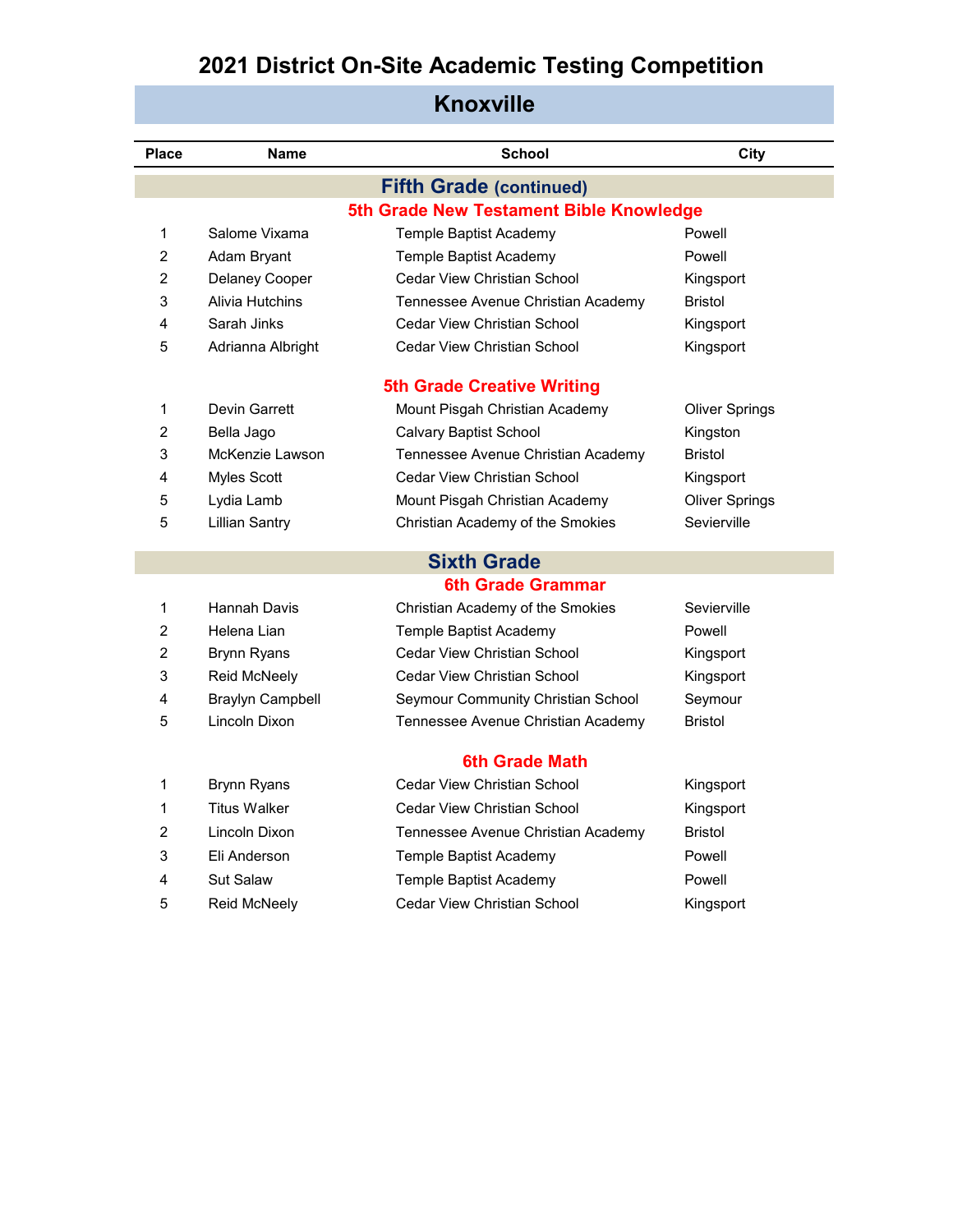| <b>Place</b> | <b>Name</b>             | <b>School</b>                           | <b>City</b>           |  |
|--------------|-------------------------|-----------------------------------------|-----------------------|--|
|              |                         | <b>Sixth Grade (continued)</b>          |                       |  |
|              |                         | <b>6th Grade Science</b>                |                       |  |
| 1            | Jesse Anderson          | Tennessee Avenue Christian Academy      | <b>Bristol</b>        |  |
| 1            | <b>Braylyn Campbell</b> | Seymour Community Christian School      | Seymour               |  |
| 1            | Lincoln Dixon           | Tennessee Avenue Christian Academy      | <b>Bristol</b>        |  |
| 2            | Levi Tomlinson          | Temple Baptist Academy                  | Powell                |  |
| 3            | Tom Evans               | <b>Calvary Baptist School</b>           | Kingston              |  |
| 3            | Caleb Mann              | Christian Academy of the Smokies        | Sevierville           |  |
| 4            | <b>Maston Creger</b>    | Tennessee Avenue Christian Academy      | <b>Bristol</b>        |  |
| 4            | Sarah Hutchins          | <b>Cedar View Christian School</b>      | Kingsport             |  |
| 5            | Katherine Phipps        | Tennessee Avenue Christian Academy      | <b>Bristol</b>        |  |
| 5            | <b>Brynn Ryans</b>      | Cedar View Christian School             | Kingsport             |  |
| 5            | <b>Charlie Yates</b>    | Temple Baptist Academy                  | Powell                |  |
|              |                         | <b>6th Grade Social Studies</b>         |                       |  |
| 1            | <b>Titus Walker</b>     | <b>Cedar View Christian School</b>      | Kingsport             |  |
| 2            | Lincoln Dixon           | Tennessee Avenue Christian Academy      | <b>Bristol</b>        |  |
| 2            | Helena Lian             | Temple Baptist Academy                  | Powell                |  |
| 2            | Parker Roark            | Tennessee Avenue Christian Academy      | <b>Bristol</b>        |  |
| 3            | <b>EJ Marczak</b>       | Temple Baptist Academy                  | Powell                |  |
| 4            | Caleb Mann              |                                         | Sevierville           |  |
|              |                         | Christian Academy of the Smokies        |                       |  |
| 5            | Annalese Smith          | <b>Cedar View Christian School</b>      | Kingsport             |  |
|              |                         | 6th Grade Old Testament Bible Knowledge |                       |  |
| 1            | Isaac Leedy             | Seymour Community Christian School      | Seymour               |  |
| 2            | Annalese Smith          | <b>Cedar View Christian School</b>      | Kingsport             |  |
| 3            | <b>Brynn Ryans</b>      | <b>Cedar View Christian School</b>      | Kingsport             |  |
| 4            | Payton Bland            | Christian Academy of the Smokies        | Sevierville           |  |
| 4            | Reid McNeely            | <b>Cedar View Christian School</b>      | Kingsport             |  |
| 5            | Annabella Castillo      | Temple Baptist Academy                  | Powell                |  |
| 5            | Lincoln Dixon           | Tennessee Avenue Christian Academy      | <b>Bristol</b>        |  |
| 5            | Nahomi Lloyd            | Mount Pisgah Christian Academy          | <b>Oliver Springs</b> |  |

#### **Knoxville**

#### **6th Grade New Testament Bible Knowledge**

|   | Luke Watson         | <b>Calvary Baptist School</b>      | Kingston       |
|---|---------------------|------------------------------------|----------------|
| 2 | Eli Anderson        | Temple Baptist Academy             | Powell         |
| 3 | Lincoln Dixon       | Tennessee Avenue Christian Academy | <b>Bristol</b> |
| 4 | Allie McClellan     | Cedar View Christian School        | Kingsport      |
| 5 | <b>Titus Walker</b> | Cedar View Christian School        | Kingsport      |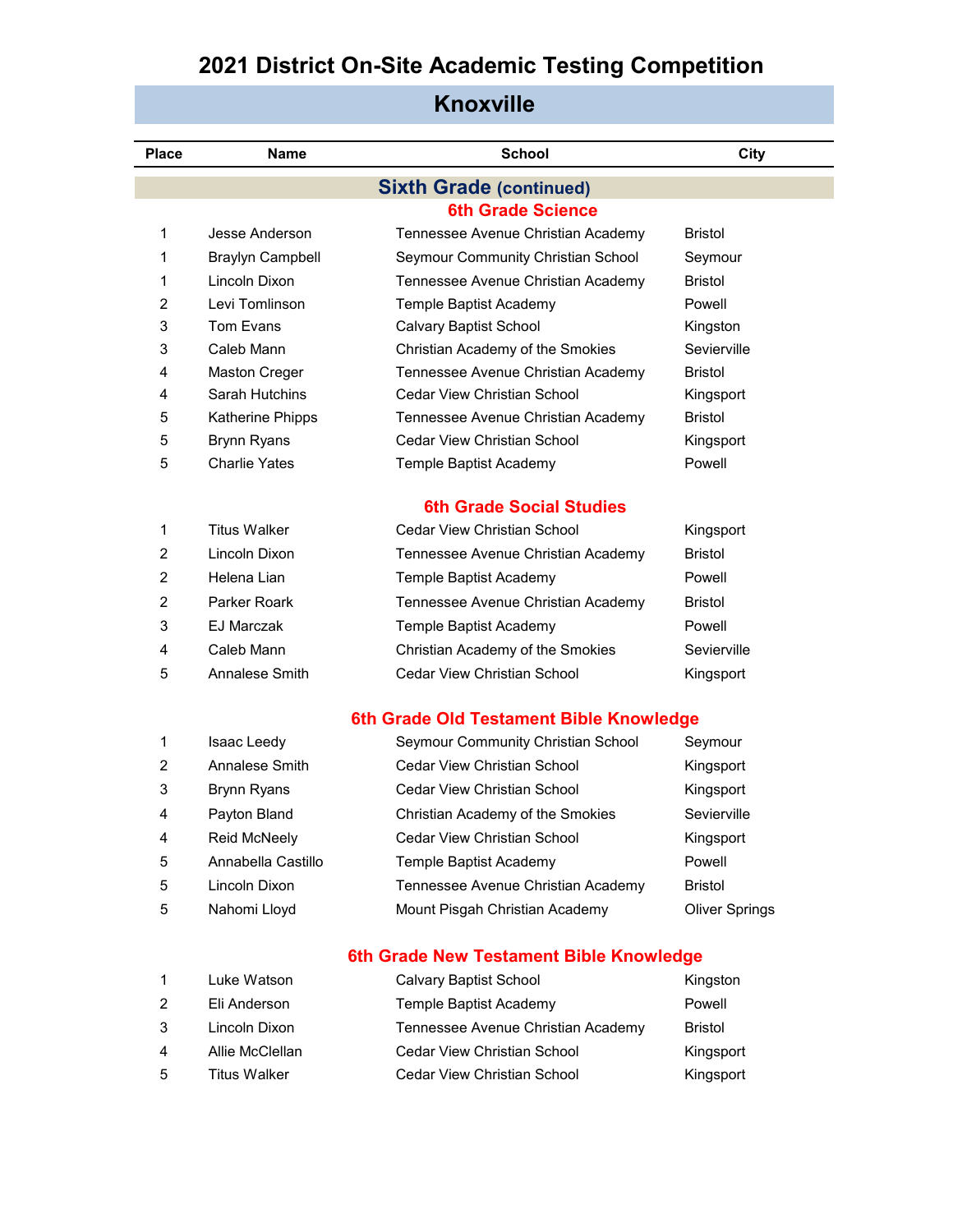| <b>Knoxville</b> |                          |                                           |                       |
|------------------|--------------------------|-------------------------------------------|-----------------------|
| <b>Place</b>     | <b>Name</b>              | <b>School</b>                             | City                  |
|                  |                          | <b>Sixth Grade (continued)</b>            |                       |
|                  |                          | 6th Grade Creative Writing: Essay         |                       |
| 1                | Aubrey Adams             | <b>Cedar View Christian School</b>        | Kingsport             |
| $\overline{2}$   | Titus Walker             | <b>Cedar View Christian School</b>        | Kingsport             |
|                  |                          | <b>6th Grade Creative Writing: Poetry</b> |                       |
| 1                | <b>Brynn Ryans</b>       | Cedar View Christian School               | Kingsport             |
| $\overline{2}$   | <b>Hannah Davis</b>      | Christian Academy of the Smokies          | Sevierville           |
| 3                | Savannah Miles           | Temple Baptist Academy                    | Powell                |
| 4                | Annalese Smithe          | Cedar View Christian School               | Kingsport             |
| 5                | Ava Carter               | Temple Baptist Academy                    | Powell                |
|                  |                          | 6th Grade Expository Writing: Essay       |                       |
| 1                | <b>Brynn Ryans</b>       | Cedar View Christian School               | Kingsport             |
| $\overline{2}$   | <b>Richard Chicerman</b> | Temple Baptist Academy                    | Powell                |
| 3                | <b>Titus Walker</b>      | <b>Cedar View Christian School</b>        | Kingsport             |
| 4                | <b>Sut Salaw</b>         | Temple Baptist Academy                    | Powell                |
|                  |                          | <b>Seventh Grade</b>                      |                       |
|                  |                          | <b>7th Grade English</b>                  |                       |
| 1                | Cloie Hall               | Christian Academy of the Smokies          | Sevierville           |
| $\overline{c}$   | Melissa DeLeon           | Temple Baptist Academy                    | Powell                |
| $\overline{2}$   | <b>Gracie Yarney</b>     | <b>Cedar View Christian School</b>        | Kingsport             |
| 3                | <b>Bella Hitt</b>        | <b>Cedar View Christian School</b>        | Kingsport             |
| 3                | Jesalyn Howard           | Mount Pisgah Christian Academy            | <b>Oliver Springs</b> |
| 4                | <b>Grant Brown</b>       | Cedar View Christian School               | Kingsport             |
| 5                | Hayden Wilson            | Temple Baptist Academy                    | Powell                |
|                  |                          | <b>7th Grade History/Geography</b>        |                       |
| 1                | <b>Tobi Pritchett</b>    | Mount Pisgah Christian Academy            | <b>Oliver Springs</b> |
| $\overline{2}$   | <b>Walker Derrick</b>    | <b>Cedar View Christian School</b>        | Kingsport             |
| 3                | <b>Isaac Villanueva</b>  | Christian Academy of the Smokies          | Sevierville           |
| 4                | Kaleb McConnell          | <b>Cedar View Christian School</b>        | Kingsport             |
| 4                | Canyon Padgett           | Temple Baptist Academy                    | Powell                |
| 5                | Monroe Evans             | Temple Baptist Academy                    | Powell                |
| 5                | Nicholas Reagan          | Mount Pisgah Christian Academy            | <b>Oliver Springs</b> |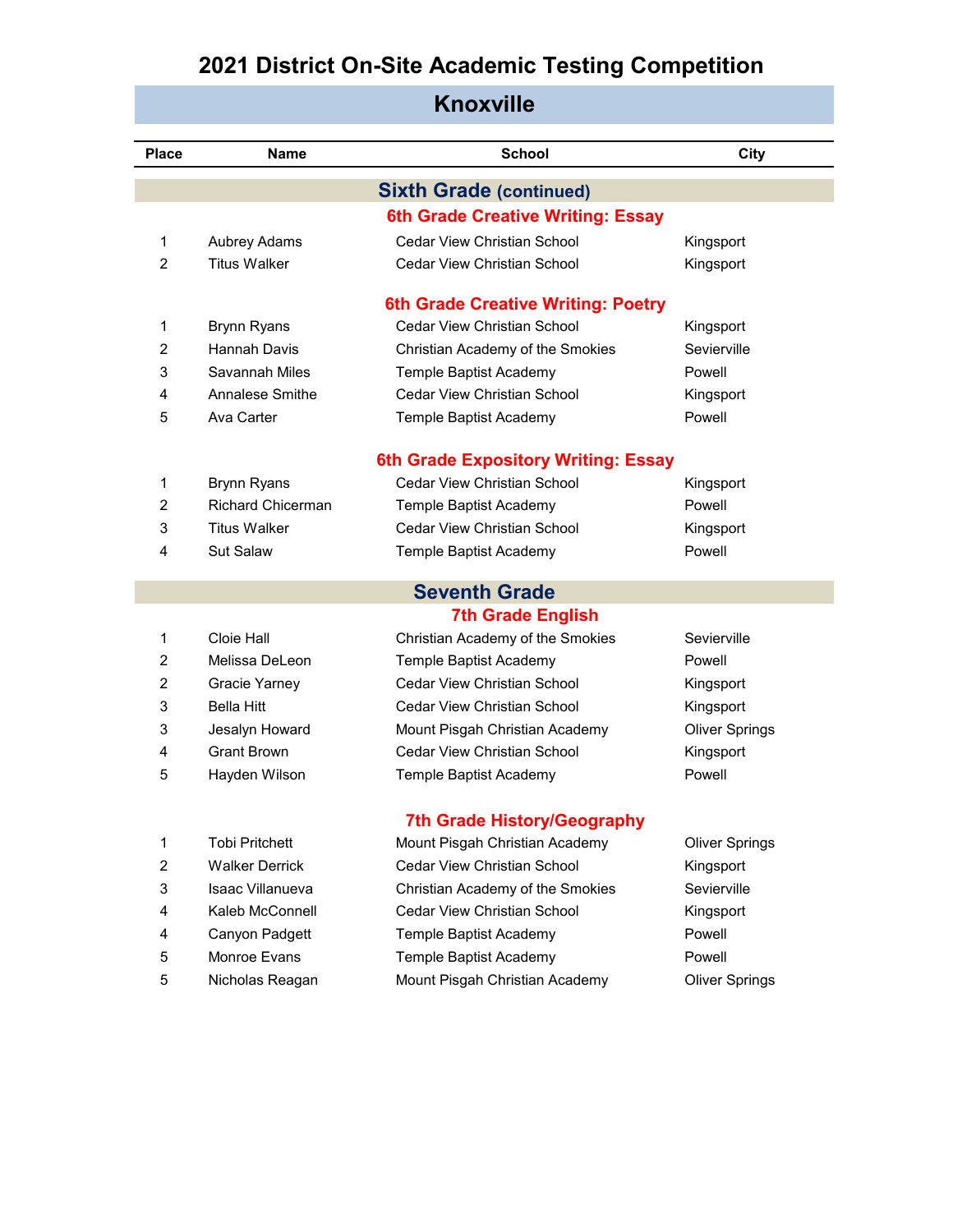| <b>Knoxville</b> |                                  |                                                |                       |  |  |  |
|------------------|----------------------------------|------------------------------------------------|-----------------------|--|--|--|
| <b>Place</b>     | <b>Name</b>                      | <b>School</b>                                  | City                  |  |  |  |
|                  | <b>Seventh Grade (continued)</b> |                                                |                       |  |  |  |
|                  |                                  | <b>7th Grade Math</b>                          |                       |  |  |  |
| 1                | Emma Griffin                     | Temple Baptist Academy                         | Powell                |  |  |  |
| $\overline{2}$   | Kaleb McConnell                  | Cedar View Christian School                    | Kingsport             |  |  |  |
| 2                | <b>Alex Stivers</b>              | Temple Baptist Academy                         | Powell                |  |  |  |
| 3                | <b>Walker Derrick</b>            | Cedar View Christian School                    | Kingsport             |  |  |  |
| 4                | Ali Rish                         | <b>Calvary Baptist School</b>                  | Kingston              |  |  |  |
| 4                | <b>Grant Brown</b>               | <b>Cedar View Christian School</b>             | Kingsport             |  |  |  |
| 5                | Laura Chesteen                   | Christian Academy of the Smokies               | Sevierville           |  |  |  |
|                  |                                  | <b>7th Grade Science</b>                       |                       |  |  |  |
| 1                | Micah Vixama                     | Temple Baptist Academy                         | Powell                |  |  |  |
| 2                | <b>Walker Derrick</b>            | Cedar View Christian School                    | Kingsport             |  |  |  |
| 3                | Melissa DeLeon                   | Temple Baptist Academy                         | Powell                |  |  |  |
| 4                | Kaleb McConnell                  | Cedar View Christian School                    | Kingsport             |  |  |  |
| 5                | Shelby Sandlin                   | Christian Academy of the Smokies               | Sevierville           |  |  |  |
|                  |                                  | 7th Grade Old Testament Bible Knowledge        |                       |  |  |  |
| 1                | Micah Vixama                     | Temple Baptist Academy                         | Powell                |  |  |  |
| $\overline{2}$   | <b>Isaac Villanueva</b>          | Christian Academy of the Smokies               | Sevierville           |  |  |  |
| 3                | <b>Walker Derrick</b>            | Cedar View Christian School                    | Kingsport             |  |  |  |
| 3                | <b>Tobi Pritchett</b>            | Mount Pisgah Christian Academy                 | <b>Oliver Springs</b> |  |  |  |
| 4                | Evan Vance                       | Tennessee Avenue Christian Academy             | <b>Bristol</b>        |  |  |  |
| 5                | Kaleb McConnell                  | <b>Cedar View Christian School</b>             | Kingsport             |  |  |  |
|                  |                                  | <b>7th Grade New Testament Bible Knowledge</b> |                       |  |  |  |
| 1                | <b>Tobi Pritchett</b>            | Mount Pisgah Christian Academy                 | <b>Oliver Springs</b> |  |  |  |
| 2                | Evan Vance                       | Tennessee Avenue Christian Academy             | <b>Bristol</b>        |  |  |  |
| 3                | Monroe Evans                     | Temple Baptist Academy                         | Powell                |  |  |  |
| 4                | Gracie Varney                    | Cedar View Christian School                    | Kingsport             |  |  |  |
| 5                | Lonnie Hearn                     | Mount Pisgah Christian Academy                 | <b>Oliver Springs</b> |  |  |  |
| 5                | <b>Bella Hitt</b>                | Cedar View Christian School                    | Kingsport             |  |  |  |
|                  |                                  | <b>7th Grade Home Economics</b>                |                       |  |  |  |
| 1                | <b>Mattie Beard</b>              | Mount Pisgah Christian Academy                 | <b>Oliver Springs</b> |  |  |  |
| 2                | <b>Bella Hitt</b>                | Cedar View Christian School                    | Kingsport             |  |  |  |
| 3                | Gracie Varney                    | Cedar View Christian School                    | Kingsport             |  |  |  |
|                  |                                  |                                                |                       |  |  |  |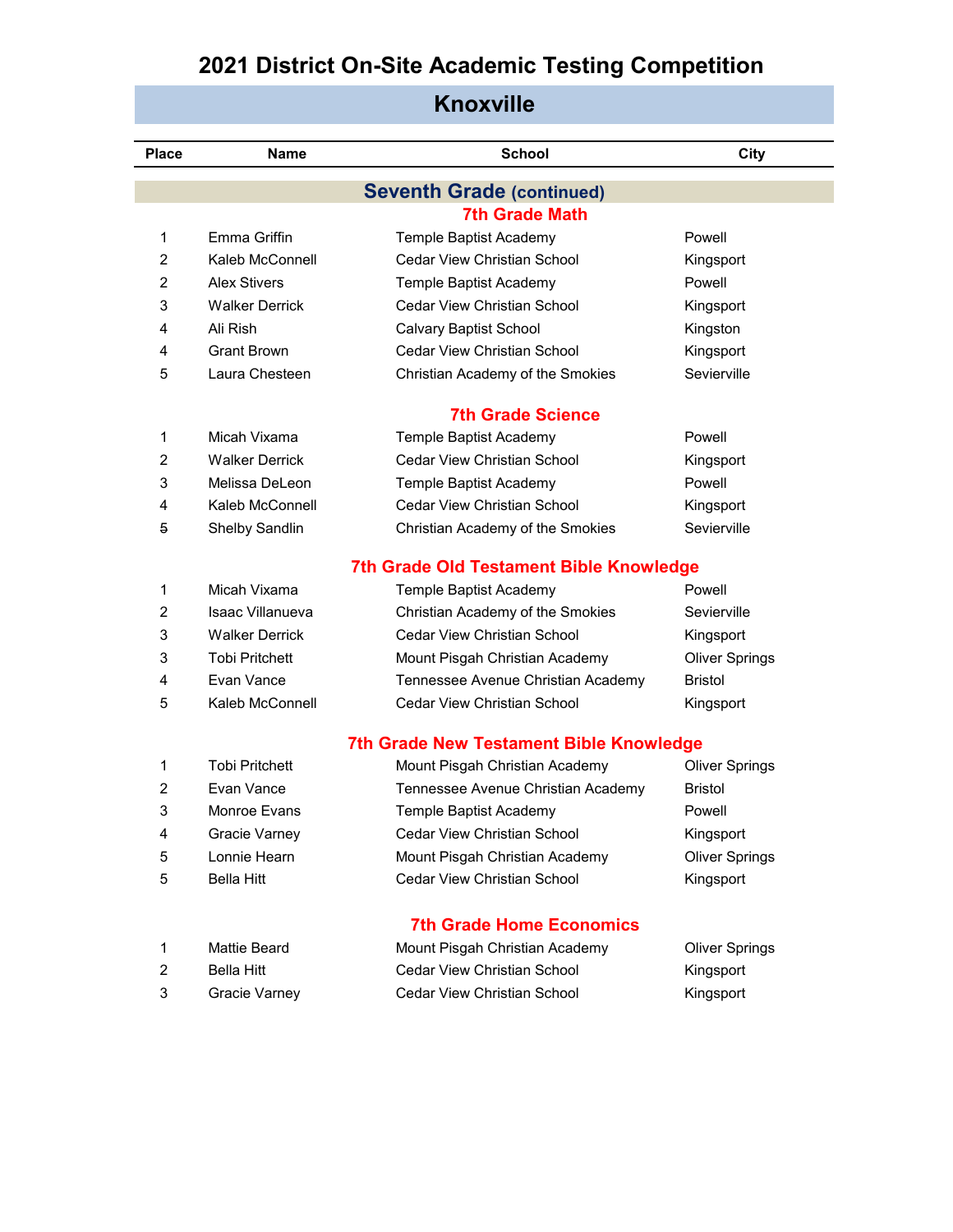| <b>Knoxville</b> |                       |                                            |                       |
|------------------|-----------------------|--------------------------------------------|-----------------------|
| <b>Place</b>     | <b>Name</b>           | <b>School</b>                              | City                  |
|                  |                       | <b>Seventh Grade (continued)</b>           |                       |
|                  |                       | <b>7th Grade Creative Writing: Essay</b>   |                       |
| 1                | Evan Vance            | Tennessee Avenue Christian Academy         | <b>Bristol</b>        |
| $\overline{2}$   | Emma Griffin          | Temple Baptist Academy                     | Powell                |
| 3                | <b>Gracie Varney</b>  | Cedar View Christian School                | Kingsport             |
| 4                | Katelyn Jones         | <b>Cedar View Christian School</b>         | Kingsport             |
|                  |                       | <b>7th Grade Creative Writing: Poetry</b>  |                       |
| 1                | Gracie Varney         | Cedar View Christian School                | Kingsport             |
| $\overline{2}$   | <b>Bella Hitt</b>     | Cedar View Christian School                | Kingsport             |
| 3                | Evan Vance            | Tennessee Avenue Christian Academy         | <b>Bristol</b>        |
| 4                | <b>Malia Mullins</b>  | Temple Baptist Academy                     | Powell                |
|                  |                       | <b>7th Grade Expository Writing: Essay</b> |                       |
| 1                | Evan Vance            | Tennessee Avenue Christian Academy         | <b>Bristol</b>        |
| $\overline{2}$   | <b>Molly Umstead</b>  | Temple Baptist Academy                     | Powell                |
| 3                | <b>Walker Derrick</b> | Cedar View Christian School                | Kingsport             |
| 4                | <b>Grant Brown</b>    | Cedar View Christian School                | Kingsport             |
|                  |                       | <b>Eighth Grade</b>                        |                       |
|                  |                       | <b>8th Grade English</b>                   |                       |
| 1                | Jeremiah Walker       | Cedar View Christian School                | Kingsport             |
| $\overline{2}$   | Lydia Osborn          | Tennessee Avenue Christian Academy         | <b>Bristol</b>        |
| 3                | Melody McClellan      | Cedar View Christian School                | Kingsport             |
| 4                | <b>Brandon Adams</b>  | Mount Pisgah Christian Academy             | <b>Oliver Springs</b> |
| 4                | Leah Strickland       | Cedar View Christian School                | Kingsport             |
| 5                | Joshua Moore          | Seymour Community Christian School         | Seymour               |
| 5                | Colin Weber           | Temple Baptist Academy                     | Powell                |
|                  |                       | 8th Grade History/Geography                |                       |
| 1                | Jasper Kettner        | <b>Cedar View Christian School</b>         | Kingsport             |
| 1                | <b>Allison Trent</b>  | Cedar View Christian School                | Kingsport             |
| $\overline{2}$   | Cade Duncan           | Christian Academy of the Smokies           | Sevierville           |
| $\overline{2}$   | Leah Strickland       | <b>Cedar View Christian School</b>         | Kingsport             |
| $\overline{c}$   | Colin Weber           | Temple Baptist Academy                     | Powell                |
| 3                | <b>Brandon Adams</b>  | Mount Pisgah Christian Academy             | <b>Oliver Springs</b> |

Lydia Osborn Tennessee Avenue Christian Academy Bristol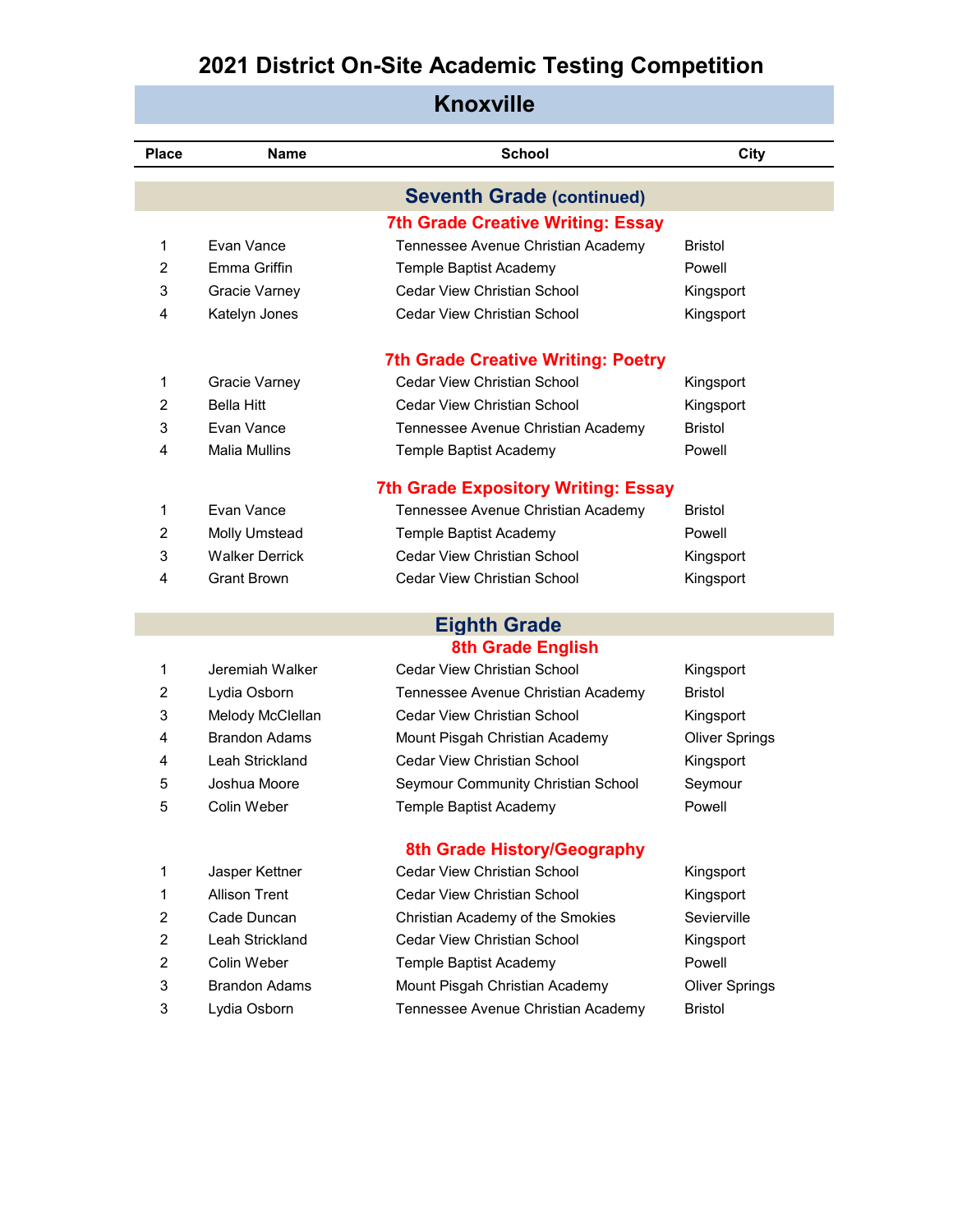| <b>Place</b>   | <b>Name</b>           | <b>School</b>                           | City                  |
|----------------|-----------------------|-----------------------------------------|-----------------------|
|                |                       | <b>Eighth Grade (continued)</b>         |                       |
|                |                       | <b>8th Grade Math</b>                   |                       |
| 1              | Abraham Hill          | Christian Academy of the Smokies        | Sevierville           |
| $\overline{2}$ | Anna Sophia Hellman   | Christian Academy of the Smokies        | Sevierville           |
| 3              | <b>Coltin Vanover</b> | Tennessee Avenue Christian Academy      | <b>Bristol</b>        |
| 4              | Trista Reed           | <b>Cedar View Christian School</b>      | Kingsport             |
| 5              | Melody McClellan      | <b>Cedar View Christian School</b>      | Kingsport             |
| 5              | Jeremiah Walker       | Cedar View Christian School             | Kingsport             |
|                |                       | <b>8th Grade Science</b>                |                       |
| 1              | Jasper Kettner        | Cedar View Christian School             | Kingsport             |
| $\overline{2}$ | <b>Brandon Adams</b>  | Mount Pisgah Christian Academy          | <b>Oliver Springs</b> |
| 2              | <b>Carson Cameron</b> | Seymour Community Christian School      | Seymour               |
| $\overline{2}$ | Joshua Moore          | Seymour Community Christian School      | Seymour               |
| 3              | Abraham Hill          | Christian Academy of the Smokies        | Sevierville           |
| 3              | Jeremiah Walker       | Cedar View Christian School             | Kingsport             |
| 4              | Leah Strickland       | <b>Cedar View Christian School</b>      | Kingsport             |
| 5              | Lylian Gibbons        | Christian Academy of the Smokies        | Sevierville           |
|                |                       | 8th Grade Old Testament Bible Knowledge |                       |
| 1              | Coltin Vanover        | Tennessee Avenue Christian Academy      | Bristol               |
| $\overline{2}$ | <b>Pauline Evans</b>  | Temple Baptist Academy                  | Powell                |
| 2              | Jeremiah Walker       | <b>Cedar View Christian School</b>      | Kingsport             |
| 3              | Eli Rose              | Cedar View Christian School             | Kingsport             |
| 4              | <b>Carson Cameron</b> | Seymour Community Christian School      | Seymour               |
| 4              | Melody McClellan      | <b>Cedar View Christian School</b>      | Kingsport             |
| 5              | Levi Jones            | Temple Baptist Academy                  | Powell                |
|                |                       | 8th Grade New Testament Bible Knowledge |                       |
| 1              | Coltin Vanover        | Tennessee Avenue Christian Academy      | Bristol               |
| $\overline{2}$ | Xander Manning        | <b>Cedar View Christian School</b>      | Kingsport             |
| 3              | <b>Brandon Adams</b>  | Mount Pisgah Christian Academy          | <b>Oliver Springs</b> |
| 4              | Carson Cameron        | Seymour Community Christian School      | Seymour               |
| 4              | Trista Reed           | Cedar View Christian School             | Kingsport             |
| 5              | Anslee Adams          | Cedar View Christian School             | Kingsport             |
| 5              | Elianni Stewart       | Temple Baptist Academy                  | Powell                |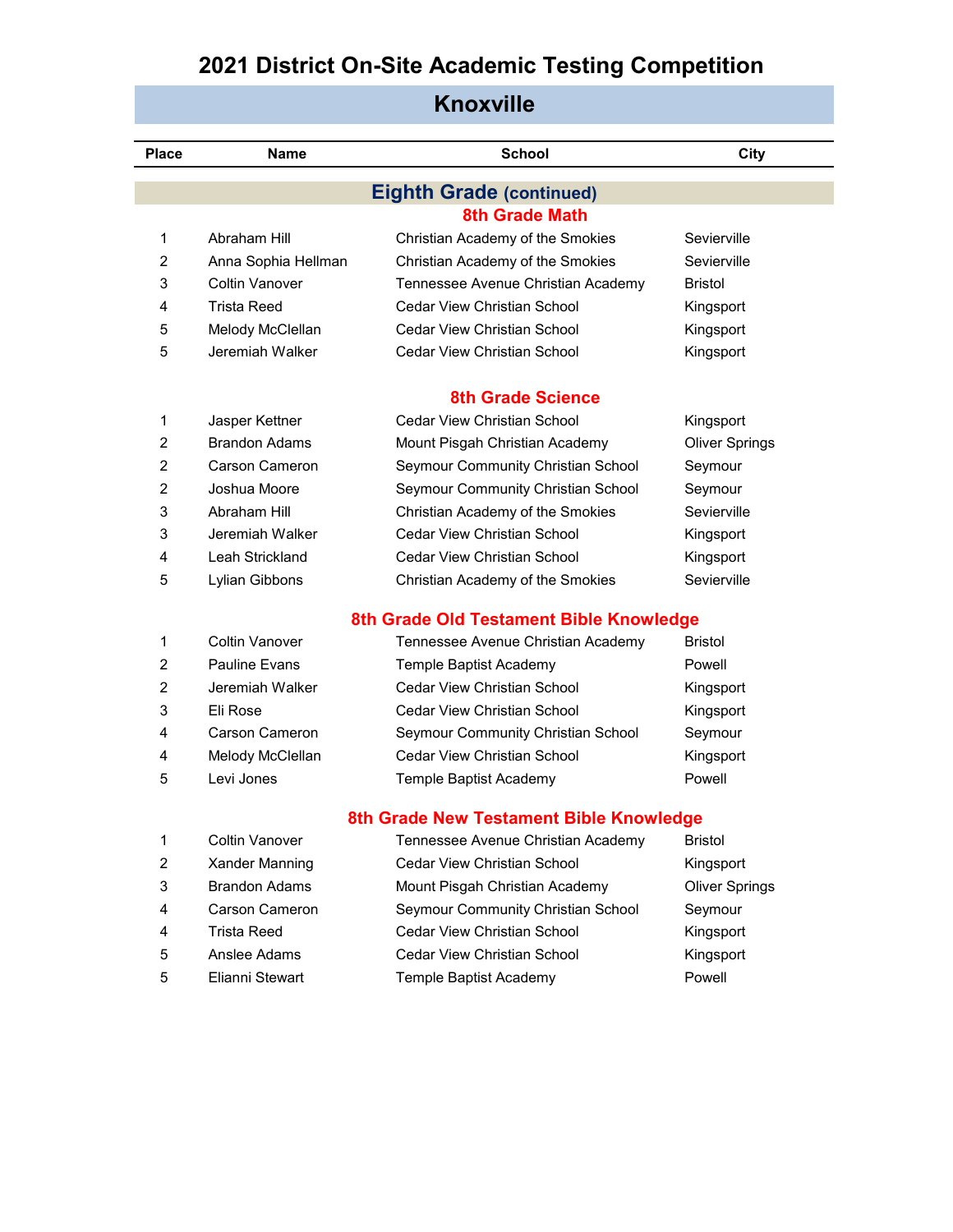| MIUAVIIIT        |                        |                                            |                       |  |
|------------------|------------------------|--------------------------------------------|-----------------------|--|
| <b>Place</b>     | <b>Name</b>            | <b>School</b>                              | City                  |  |
|                  |                        | <b>Eighth Grade (continued)</b>            |                       |  |
|                  |                        | <b>8th Grade Home Economics</b>            |                       |  |
| 1                | <b>Trista Reed</b>     | <b>Cedar View Christian School</b>         | Kingsport             |  |
| $\overline{2}$   | Anslee Adams           | <b>Cedar View Christian School</b>         | Kingsport             |  |
|                  |                        | 8th Grade Creative Writing: Essay          |                       |  |
| 1                | <b>Emily Hancock</b>   | Christian Academy of the Smokies           | Sevierville           |  |
| $\overline{2}$   | Melody McClellan       | <b>Cedar View Christian School</b>         | Kingsport             |  |
| 3                | Levi Jones             | Temple Baptist Academy                     | Powell                |  |
| 4                | Jasper Kettner         | <b>Cedar View Christian School</b>         | Kingsport             |  |
|                  |                        | <b>8th Grade Creative Writing: Poetry</b>  |                       |  |
| 1                | Coltin Vanover         | Tennessee Avenue Christian Academy         | <b>Bristol</b>        |  |
| $\overline{2}$   | Melody McClellan       | Cedar View Christian School                | Kingsport             |  |
| 3                | Jasper Kettner         | <b>Cedar View Christian School</b>         | Kingsport             |  |
| 4                | Flianni Stewart        | Temple Baptist Academy                     | Powell                |  |
|                  |                        | <b>8th Grade Expository Writing: Essay</b> |                       |  |
| 1                | <b>Emily Dixon</b>     | Temple Baptist Academy                     | Powell                |  |
| 2                | Jeremiah Walker        | <b>Cedar View Christian School</b>         | Kingsport             |  |
| 3                | <b>Allison Trent</b>   | <b>Cedar View Christian School</b>         | Kingsport             |  |
|                  |                        | <b>High School</b>                         |                       |  |
|                  |                        | <b>Accounting</b>                          |                       |  |
| 1                | Zach McKinney          | Temple Baptist Academy                     | Powell                |  |
| $\overline{2}$   | Zach Brown             | Temple Baptist Academy                     | Powell                |  |
|                  |                        | <b>Advanced Math</b>                       |                       |  |
| 1                | Clay Strickland        | <b>Calvary Baptist School</b>              | Kingston              |  |
| 2                | Clay Cole              | Temple Baptist Academy                     | Powell                |  |
| 3                | Believe Iradukunda     | Temple Baptist Academy                     | Powell                |  |
|                  |                        | <b>Algebra 1</b>                           |                       |  |
| 1                | Kaylynn Walls          | Mount Pisgah Christian Academy             | <b>Oliver Springs</b> |  |
| 2                | <b>Braden DeBow</b>    | Tennessee Avenue Christian Academy         | <b>Bristol</b>        |  |
| $\boldsymbol{2}$ | <b>Drew Miller</b>     | Temple Baptist Academy                     | Powell                |  |
| 3                | Gabe Osborn            | Tennessee Avenue Christian Academy         | <b>Bristol</b>        |  |
| 4                | <b>Brooklyn Foster</b> | Mount Pisgah Christian Academy             | <b>Oliver Springs</b> |  |
| 4                | Natalie Ryans          | Cedar View Christian School                | Kingsport             |  |
| 5                | Hudson Bryant          | Temple Baptist Academy                     | Powell                |  |
|                  |                        |                                            |                       |  |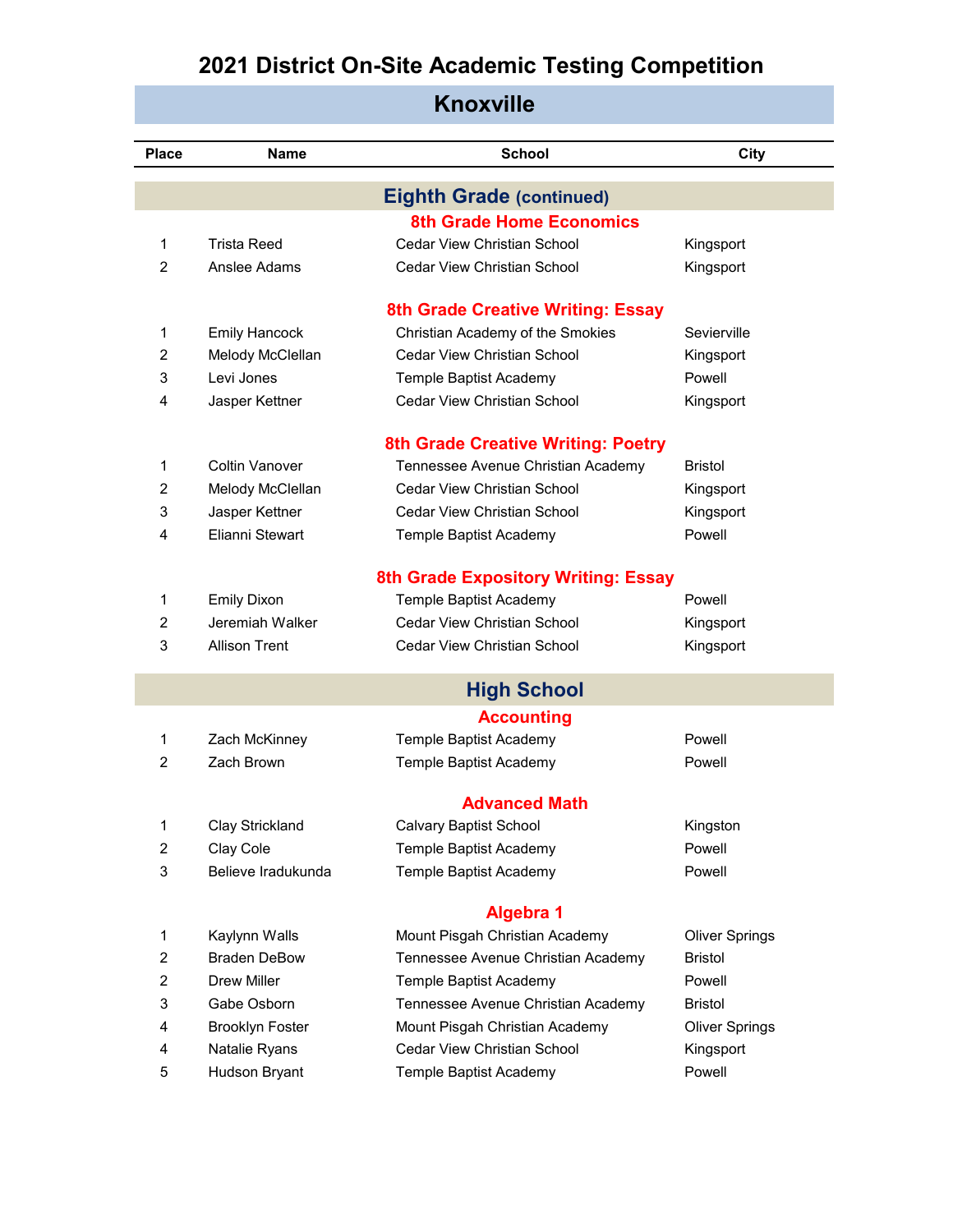| <b>Knoxville</b> |                         |                                    |                       |  |  |
|------------------|-------------------------|------------------------------------|-----------------------|--|--|
| <b>Place</b>     | Name                    | <b>School</b>                      | City                  |  |  |
|                  |                         | <b>High School (continued)</b>     |                       |  |  |
|                  |                         | <b>Algebra II</b>                  |                       |  |  |
| 1                | Kiersten Widener        | Tennessee Avenue Christian Academy | Bristol               |  |  |
| $\overline{2}$   | Annabelle Walker        | <b>Cedar View Christian School</b> | Kingsport             |  |  |
| 3                | Olivia Hitt             | <b>Cedar View Christian School</b> | Kingsport             |  |  |
| 4                | Clay Strickland         | <b>Calvary Baptist School</b>      | Kingston              |  |  |
| 5                | Clay Cole               | Temple Baptist Academy             | Powell                |  |  |
|                  |                         | <b>Algebra/Geometry</b>            |                       |  |  |
| 1                | Kiersten Widener        | Tennessee Avenue Christian Academy | <b>Bristol</b>        |  |  |
| 2                | Carlee Foster           | Mount Pisgah Christian Academy     | <b>Oliver Springs</b> |  |  |
| 3                | Believe Iradukunda      | Temple Baptist Academy             | Powell                |  |  |
| 4                | <b>Brooke Fuller</b>    | Tennessee Avenue Christian Academy | Bristol               |  |  |
| 4                | <b>Hadley Walls</b>     | Mount Pisgah Christian Academy     | <b>Oliver Springs</b> |  |  |
| 5                | Alyssa Canales          | Christian Academy of the Smokies   | Sevierville           |  |  |
|                  |                         | <b>Biology</b>                     |                       |  |  |
| 1                | <b>Brooke Fuller</b>    | Tennessee Avenue Christian Academy | <b>Bristol</b>        |  |  |
| 2                | Natalie Ryans           | <b>Cedar View Christian School</b> | Kingsport             |  |  |
| 3                | Zach McKinney           | Temple Baptist Academy             | Powell                |  |  |
| 4                | Annabelle Walker        | <b>Cedar View Christian School</b> | Kingsport             |  |  |
| 5                | Kierstyn Burke          | Temple Baptist Academy             | Powell                |  |  |
| 5                | Ayla Robinson           | Mount Pisgah Christian Academy     | <b>Oliver Springs</b> |  |  |
|                  |                         | <b>Chemistry</b>                   |                       |  |  |
| 1                | Andrew Johnson          | Temple Baptist Academy             | Powell                |  |  |
| $\overline{2}$   | Grayson Kettner         | <b>Cedar View Christian School</b> | Kingsport             |  |  |
| 2                | Zach McKinney           | Temple Baptist Academy             | Powell                |  |  |
| 3                | Judson Rose             | Cedar View Christian School        | Kingsport             |  |  |
| 4                | <b>Brooklyn Derrick</b> | Cedar View Christian School        | Kingsport             |  |  |
|                  |                         | <b>Comprehensive Science</b>       |                       |  |  |
| $\mathbf{1}$     | <b>Landry Cook</b>      | Temple Baptist Academy             | Powell                |  |  |
| 2                | Amanda Horner           | Cedar View Christian School        | Kingsport             |  |  |
| 2                | Amanda Vaughn           | Cedar View Christian School        | Kingsport             |  |  |
| 3                | <b>Brooklyn Derrick</b> | Cedar View Christian School        | Kingsport             |  |  |
| 4                | Jared Carlson           | Temple Baptist Academy             | Powell                |  |  |
|                  |                         |                                    |                       |  |  |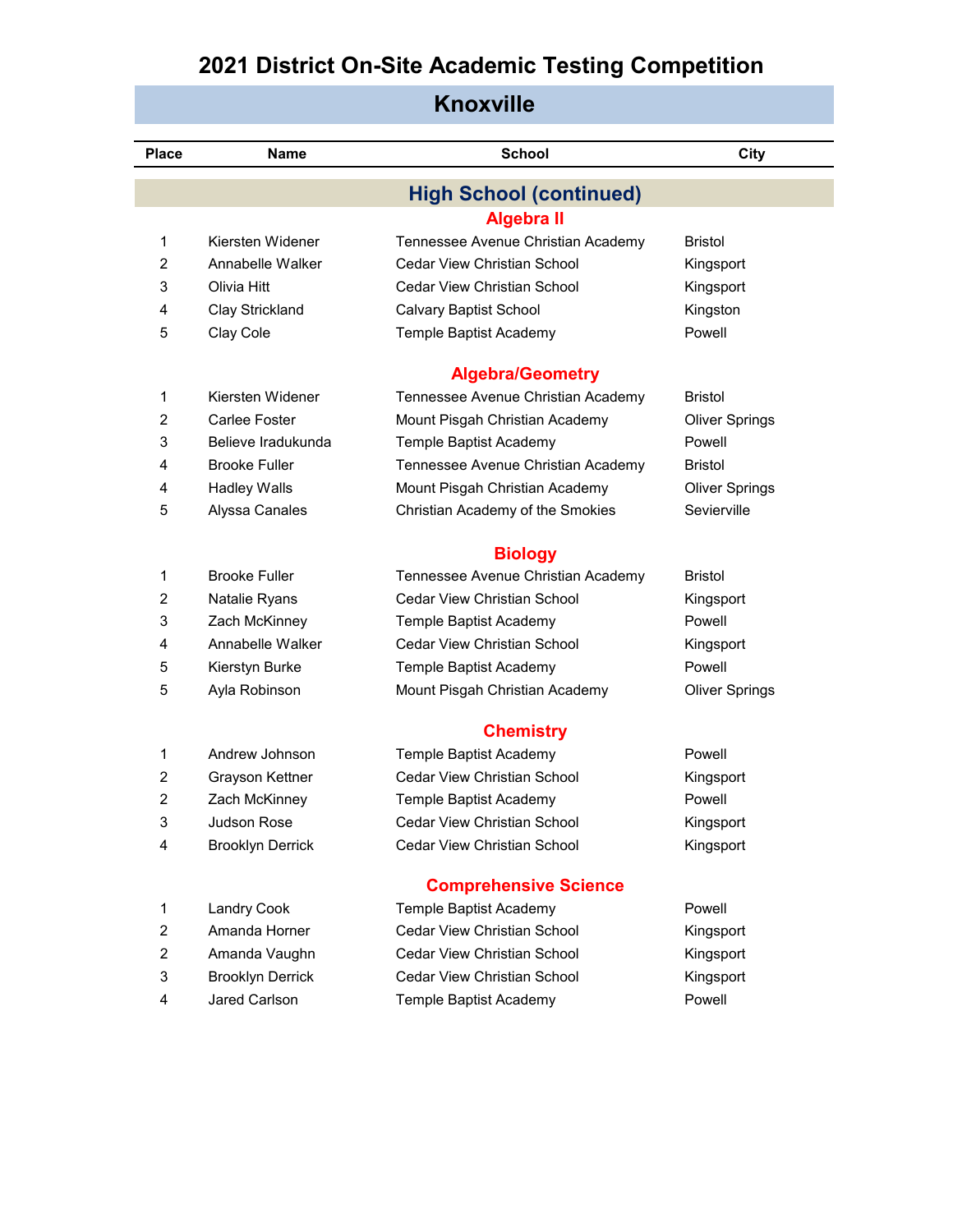| Knoxville      |                         |                                                      |                       |  |  |
|----------------|-------------------------|------------------------------------------------------|-----------------------|--|--|
| <b>Place</b>   | Name                    | <b>School</b>                                        | City                  |  |  |
|                |                         | <b>High School (continued)</b>                       |                       |  |  |
|                |                         | <b>Creative Writing: Essay</b>                       |                       |  |  |
| 1              | Levi Gerbitz            | Temple Baptist Academy                               | Powell                |  |  |
| 2              | Maura Gallaher          | <b>Calvary Baptist School</b>                        | Kingston              |  |  |
| 3              | Rachel Human            | Mount Pisgah Christian Academy                       | <b>Oliver Springs</b> |  |  |
| 4              | Gianna Guttuso          | Christian Academy of the Smokies                     | Sevierville           |  |  |
| 5              | <b>Brooklyn Foster</b>  | Mount Pisgah Christian Academy                       | <b>Oliver Springs</b> |  |  |
| 5              | <b>Emiline Marshall</b> | Cedar View Christian School                          | Kingsport             |  |  |
|                |                         | <b>Creative Writing: Poetry</b>                      |                       |  |  |
| 1              | Dane Askew              | Temple Baptist Academy                               | Powell                |  |  |
| $\overline{2}$ | Gabe Osborn             | Tennessee Avenue Christian Academy                   | <b>Bristol</b>        |  |  |
| 3              | Carlee Foster           | Mount Pisgah Christian Academy                       | <b>Oliver Springs</b> |  |  |
| 4              | Amanda Vaughn           | Cedar View Christian School                          | Kingsport             |  |  |
| 5              | Gretta Hill             | Christian Academy of the Smokies                     | Sevierville           |  |  |
|                |                         | <b>English</b>                                       |                       |  |  |
| 1              | Annabelle Walker        | Cedar View Christian School                          | Kingsport             |  |  |
| 2              | Zach McKinney           | Temple Baptist Academy                               | Powell                |  |  |
| 3              | <b>Brooklyn Derrick</b> | Cedar View Christian School                          | Kingsport             |  |  |
| 4              | Amanda Vaughn           | Cedar View Christian School                          | Kingsport             |  |  |
| 5              | Lydia Tomlinson         | Temple Baptist Academy                               | Powell                |  |  |
|                |                         | <b>Expository Writing: Essay</b>                     |                       |  |  |
| 1              | Lance Tomlinson         | Temple Baptist Academy                               | Powell                |  |  |
| 2              | Amanda Vaughn           | Cedar View Christian School                          | Kingsport             |  |  |
| 3              | Mackenzie Stanley       | Tennessee Avenue Christian Academy                   | <b>Bristol</b>        |  |  |
| 4              | <b>Brooke Fuller</b>    | Tennessee Avenue Christian Academy                   | <b>Bristol</b>        |  |  |
| 5              | Natalie Ryans           | Cedar View Christian School                          | Kingsport             |  |  |
|                |                         | <b>Geometry</b>                                      |                       |  |  |
| 1              | Levi Gerbitz            | Temple Baptist Academy                               | Powell                |  |  |
| 2              | Ethen Hickman           | <b>Cedar View Christian School</b>                   | Kingsport             |  |  |
| 3              | Zach McKinney           | Temple Baptist Academy                               | Powell                |  |  |
| 4              | Amanda Horner           | Cedar View Christian School                          | Kingsport             |  |  |
| 4              | Kiersten Widener        | Tennessee Avenue Christian Academy                   | <b>Bristol</b>        |  |  |
|                |                         |                                                      |                       |  |  |
| 1              | Amanda Horner           | <b>Home Economics</b><br>Cedar View Christian School | Kingsport             |  |  |
| $\overline{2}$ | Ariana Clark            | Christian Academy of the Smokies                     | Sevierville           |  |  |
| 3              | Ayla Robinson           | Mount Pisgah Christian Academy                       | <b>Oliver Springs</b> |  |  |
| 4              | Allie Mancia            |                                                      | Powell                |  |  |
|                |                         | Temple Baptist Academy                               |                       |  |  |
| 5              | Jenica Reed             | Cedar View Christian School                          | Kingsport             |  |  |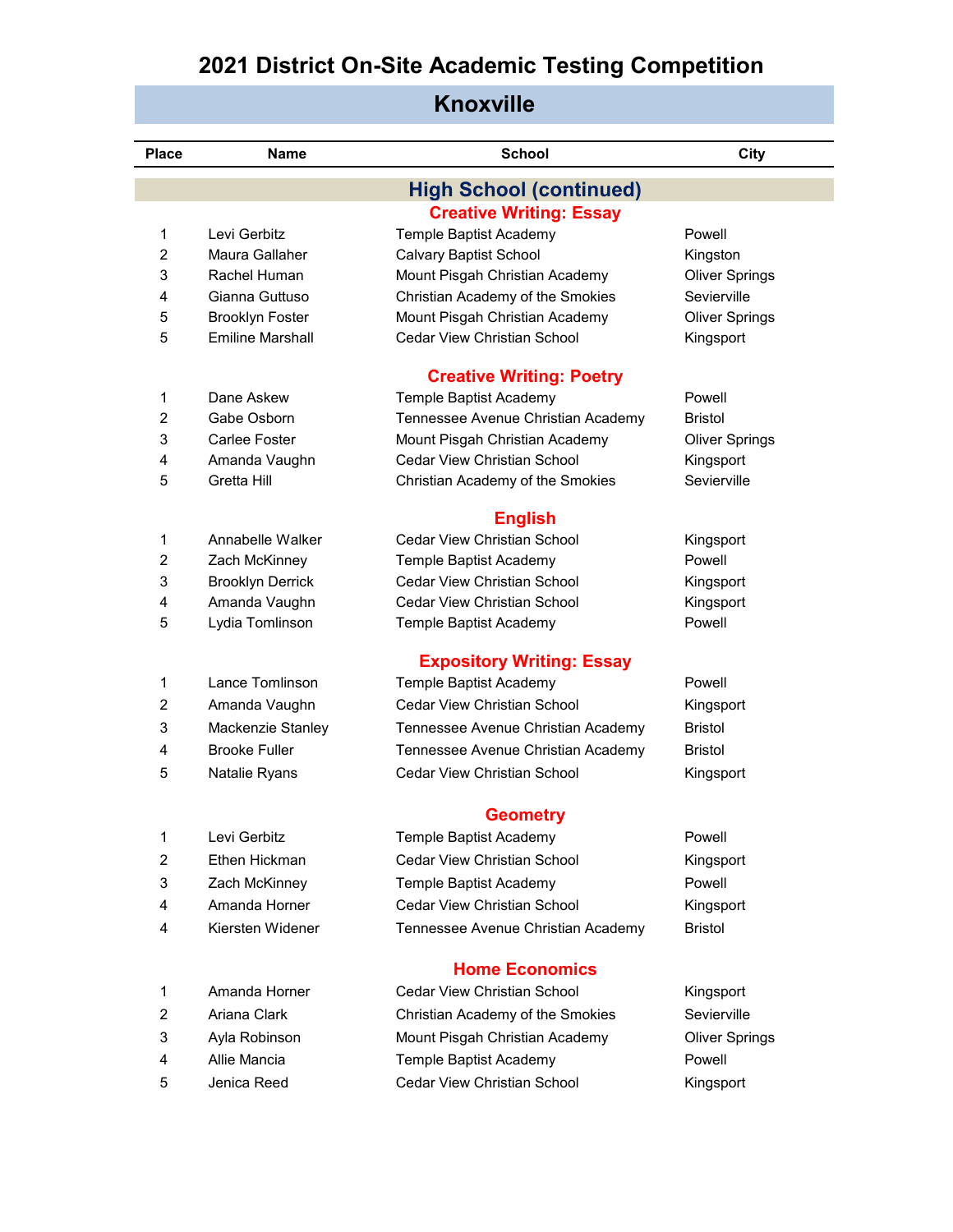| <b>KNOXVIIIE</b>                     |                         |                                    |                       |  |  |  |
|--------------------------------------|-------------------------|------------------------------------|-----------------------|--|--|--|
| <b>Place</b>                         | <b>Name</b>             | <b>School</b>                      | City                  |  |  |  |
| <b>High School (continued)</b>       |                         |                                    |                       |  |  |  |
|                                      |                         | <b>Music Theory</b>                |                       |  |  |  |
| 1                                    | Levi Gerbitz            | Temple Baptist Academy             | Powell                |  |  |  |
| $\overline{2}$                       | Silas Umstead           | Temple Baptist Academy             | Powell                |  |  |  |
| 3                                    | Josh Fee                | Christian Academy of the Smokies   | Sevierville           |  |  |  |
| 4                                    | Emma Strickland         | <b>Calvary Baptist School</b>      | Kingston              |  |  |  |
| 5                                    | Gianna Guttuso          | Christian Academy of the Smokies   | Sevierville           |  |  |  |
| <b>New Testament Bible Knowledge</b> |                         |                                    |                       |  |  |  |
| 1                                    | Silas Umstead           | Temple Baptist Academy             | Powell                |  |  |  |
| 2                                    | <b>Steven Mabrey</b>    | Christian Academy of the Smokies   | Sevierville           |  |  |  |
| 3                                    | Emma Strickland         | <b>Calvary Baptist School</b>      | Kingston              |  |  |  |
| 4                                    | Allie Mancia            | Temple Baptist Academy             | Powell                |  |  |  |
| 5                                    | Jacob Phillips          | Cedar View Christian School        | Kingsport             |  |  |  |
| 5                                    | Annabelle Walker        | Cedar View Christian School        | Kingsport             |  |  |  |
| <b>Old Testament Bible Knowledge</b> |                         |                                    |                       |  |  |  |
| 1                                    | Silas Umstead           | Temple Baptist Academy             | Powell                |  |  |  |
| $\overline{2}$                       | <b>Braden Hicks</b>     | Temple Baptist Academy             | Powell                |  |  |  |
| 3                                    | Caswell Hearn           | Mount Pisgah Christian Academy     | <b>Oliver Springs</b> |  |  |  |
| 3                                    | Olivia Hitt             | <b>Cedar View Christian School</b> | Kingsport             |  |  |  |
| 3                                    | Amanda Vaughn           | <b>Cedar View Christian School</b> | Kingsport             |  |  |  |
| 4                                    | Kylyn Campbell          | Seymour Community Christian School | Seymour               |  |  |  |
| 5                                    | Annabelle Walker        | <b>Cedar View Christian School</b> | Kingsport             |  |  |  |
|                                      |                         | <b>Physical Science</b>            |                       |  |  |  |
| 1                                    | Jacob Phillips          | Cedar View Christian School        | Kingsport             |  |  |  |
| $\overline{\mathbf{c}}$              | Easton Jones            | Temple Baptist Academy             | Powell                |  |  |  |
| 3                                    | Kaitlyn Hammonds        | Cedar View Christian School        | Kingsport             |  |  |  |
| 3                                    | <b>Braden Hicks</b>     | Temple Baptist Academy             | Powell                |  |  |  |
| 4                                    | Kylyn Campbell          | Seymour Community Christian School | Seymour               |  |  |  |
| 5                                    | Joshua McConnell        | Cedar View Christian School        | Kingsport             |  |  |  |
|                                      |                         | <b>Physics</b>                     |                       |  |  |  |
| 1                                    | Andrew Johnson          | Temple Baptist Academy             | Powell                |  |  |  |
| 2                                    | Believe Iradukunda      | Temple Baptist Academy             | Powell                |  |  |  |
| 3                                    | Ethen Hickman           | Cedar View Christian School        | Kingsport             |  |  |  |
|                                      |                         | <b>Political Science/Economics</b> |                       |  |  |  |
| 1                                    | Amanda Vaughn           | Cedar View Christian School        | Kingsport             |  |  |  |
| 2                                    | <b>Brooklyn Derrick</b> | Cedar View Christian School        | Kingsport             |  |  |  |
| 3                                    | Believe Iradukunda      | Temple Baptist Academy             | Powell                |  |  |  |
| 4                                    | Ethen Hickman           | Cedar View Christian School        | Kingsport             |  |  |  |
| 4                                    | Allie Mancia            | Temple Baptist Academy             | Powell                |  |  |  |

5 Gretta Hill Christian Academy of the Smokies Sevierville

#### **Knoxville**